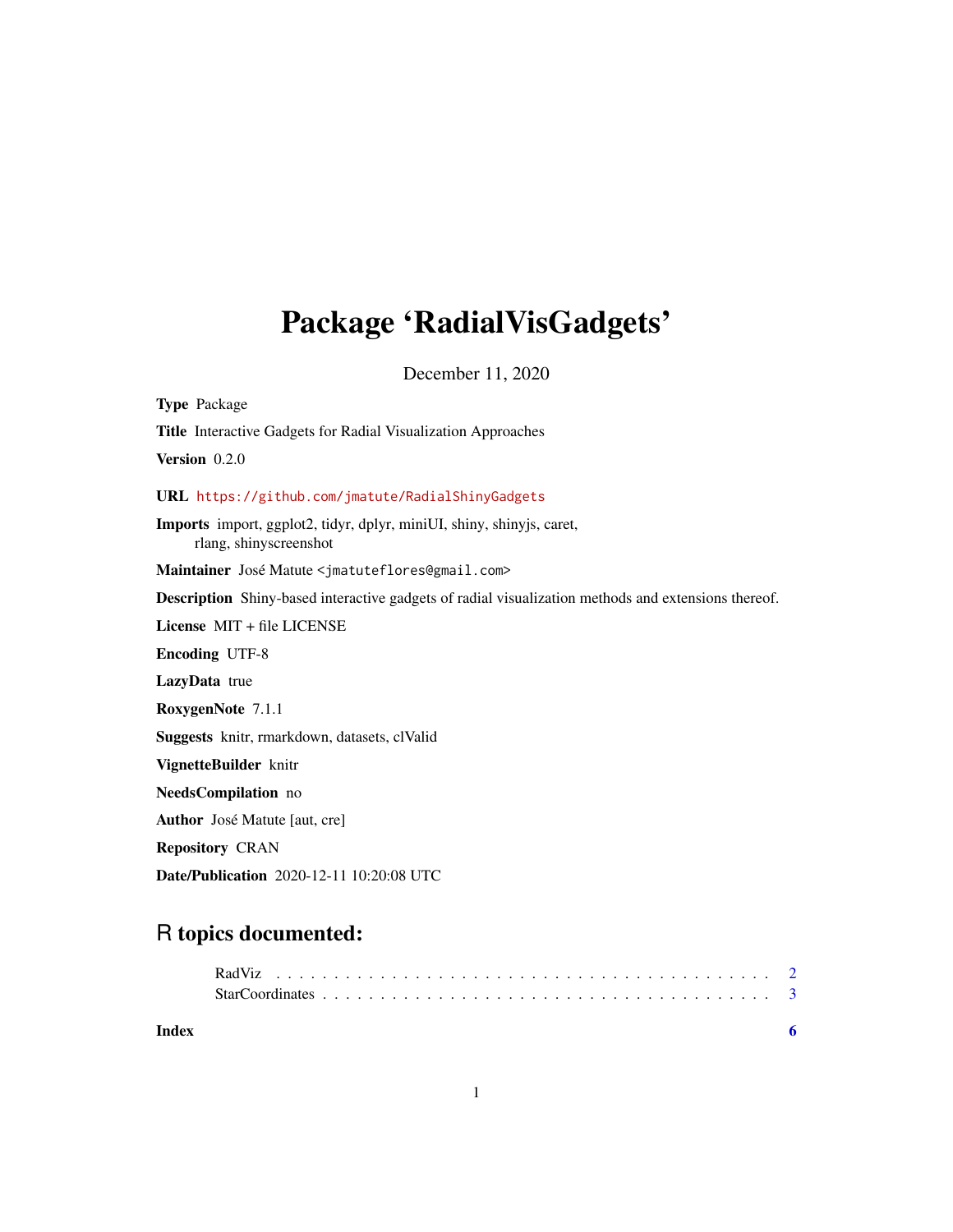<span id="page-1-0"></span>

#### Description

Creates a RShiny Gadget for RadViz

#### Usage

RadViz(df, color = NULL)

#### Arguments

| df    | A data frame with the data to explore. It should contain only numeric columns |
|-------|-------------------------------------------------------------------------------|
|       | (with the exception of the label column).                                     |
| color | column where labels from the data are extracted.                              |

#### Details

RadViz's goal is to generate a configuration which reveals the underlying nature of the data for cluster analysis, outlier detection, and exploratory data analysis, e.g., by investigating the effect of specific dimensions on the separation of the data. Each dimension is assigned to a point known as dimensional anchors across a unit-circle. Each sample is projected according to the relative attraction to each of the anchors.

It is defined defined for multidimensional numerical data sets  $X = \{p_1, \ldots, p_N\}$ , for N data points  $x_i \in \mathbf{R}^d$  of dimensionality d. Let  $A = \{a_1, \ldots, a_d\}$ , be a set of (typically 2D) anchors, each corresponding to one of the d dimensions. The projection  $p'_i \in \mathbb{R}^2$ , of a multidimensional point  $\mathbf{p}_i = (p_{i1}, \dots, p_{id}) \in \mathbf{R}^d,$  in SC is then defined as:

$$
\mathbf{x}_i' = \frac{\sum_{j=1}^d \mathbf{a}_j g_j(\mathbf{p}_i)}{\sum_{j=1}^d \mathbf{a}_j},
$$

with

$$
g_j(\mathbf{p}_i) = \frac{p_{ij} - \min_j}{\max_j - \min_j},
$$

and  $(min_i, max_i)$ , denoting the value range of dimension j. The dimensional anchors can be moved either interactively or algorithmically to reveal different meaningful patterns in the dataset.

#### Value

A list location of the anchors, coordinates of the projected samples and a logical vector with the selected samples

#### References

Sharko, J., Grinstein, G., & Marx, K. A. (2008). Vectorized radviz and its application to multiple cluster datasets. IEEE transactions on Visualization and Computer Graphics, 14(6), 1444-1427.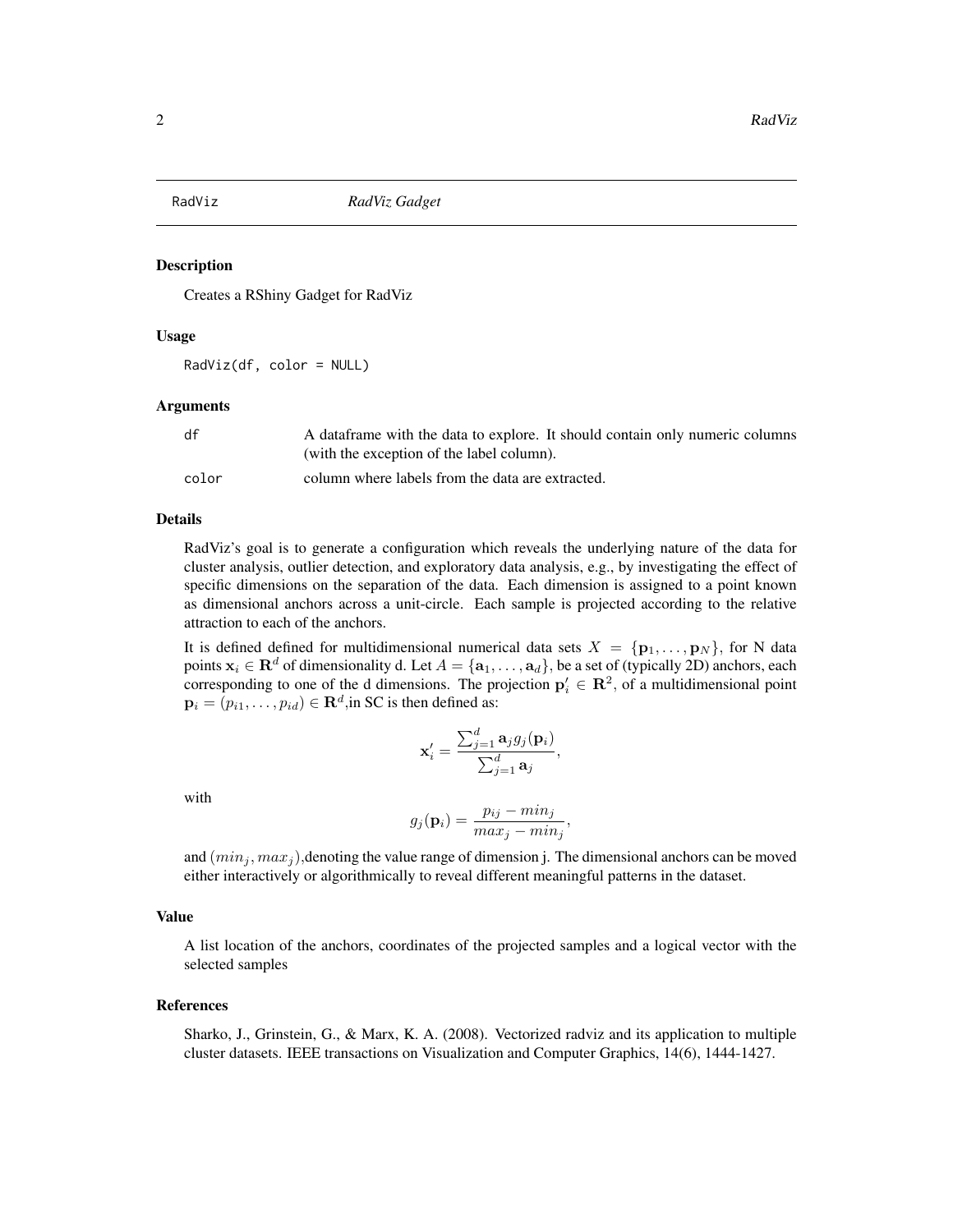#### <span id="page-2-0"></span>StarCoordinates 3

#### Examples

```
if (interactive()) {
library(RadialVisGadgets)
library(datasets)
data(iris)
RadViz(iris, "Species")
}
```
StarCoordinates *Star Coordinates Gadget*

#### Description

Creates a RShiny Gadget for Star Coordinates

#### Usage

```
StarCoordinates(
  df,
  color = NULL,
  approach = "Standard",
 numericRepresentation = TRUE,
 meanCentered = TRUE,
 projMatrix = NULL,
  clusterFunc = NULL
)
```
#### Arguments

| df                    | A dataframe with the data to explore. It should contain only numeric or factor<br>columns.                                                                                             |  |  |
|-----------------------|----------------------------------------------------------------------------------------------------------------------------------------------------------------------------------------|--|--|
| color                 | column where labels from the data are extracted.                                                                                                                                       |  |  |
| approach              | Standard approach as defined by Kandogan, or Orthographic Star Coordinates<br>(OSC) with a recondition as defined by Lehmann and Thiesel                                               |  |  |
| numericRepresentation |                                                                                                                                                                                        |  |  |
|                       | if true attempt to convert all factors to numeric representation, otherwise used<br>mixed representation as defined in Hinted Star Coordinates                                         |  |  |
| meanCentered          | center the projection at the mean of the values. May allow for easier value<br>estimation                                                                                              |  |  |
| projMatrix            | a pre-defined projection matrix as an initial configuration. Should be defined in<br>the same fashion as the output                                                                    |  |  |
| clusterFunc           | function to define hints, assume increase in value of the function is an increase<br>in quality of the projection. The function will be called with two parameters<br>(points, labels) |  |  |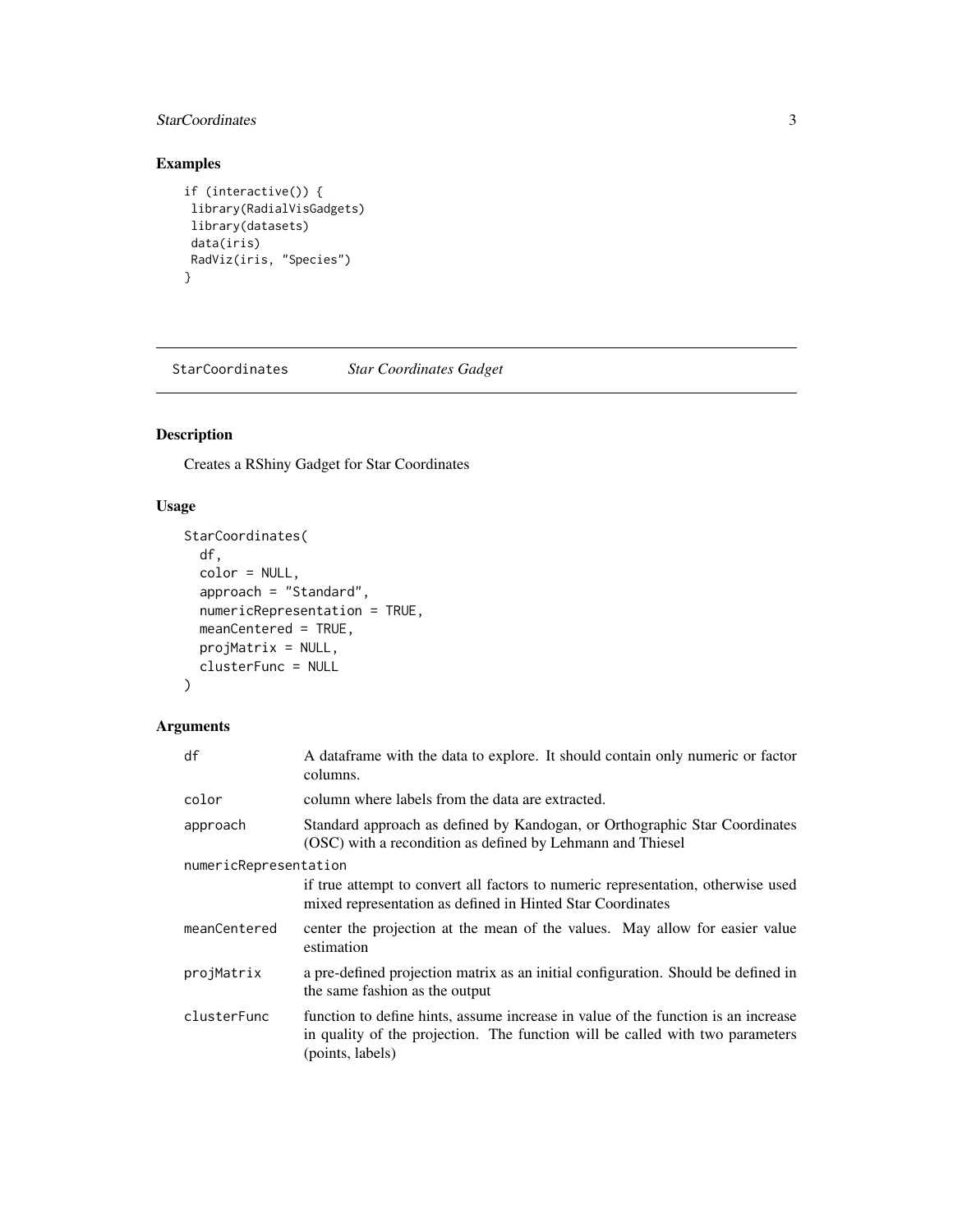#### Details

Star Coordinate's (SC) goal is to generate a configuration which reveals the underlying nature of the data for cluster analysis, outlier detection, and exploratory data analysis, e.g., by investigating the effect of specific dimensions on the separation of the data. Traditional SC are defined for multidimensional numerical data sets  $X = \{p_1, \ldots, p_N\}$ , for N data points  $x_i \in \mathbb{R}^d$  of dimensionality d. Let  $A = {\{a_1, \ldots, a_d\}}$ , be a set of (typically 2D) vectors, each corresponding to one of the d dimensions. The projection  $p'_i \in \mathbf{R}^2$ , of a multidimensional point  $p_i = (p_{i1}, \dots, p_{id}) \in \mathbf{R}^d$ , in SC is then defined as:

$$
\mathbf{x}'_i = \sum_{j=1}^d \mathbf{a}_j g_j(\mathbf{p}_i),
$$

with

$$
g_j(\mathbf{p}_i) = \frac{p_{ij} - min_j}{max_j - min_j},
$$

and  $(min_j, max_j)$ , denoting the value range of dimension j.

In the case of categorical dimensions, the values when numericRepresentation= TRUE are mapped into numerical type i.e. as.numeric() However equally spaced categorical points may not reflect the true nature of the data. Instead, a frequency-based representation may be applied for individual data points. Assuming a categorical dimension j, we calculate the frequency  $f_{jk}$ , of each category k of dimension j. The respective axis vector  $a_j$ , is then divided into according blocks, whose size represent the relative frequency (or probability)  $\frac{f_{jk}}{\sum_{t=1}^{m} f_{jt}}$ , of each of the m categories of dimension j.

In summary, given an order for each categorical dimension, the Equation  $g()$ , above can be extended to SC for mixed data by:

$$
g_j(\mathbf{x}_i) = F_j(x_{ij}) - \frac{P_j(x_{ij})}{2},
$$

if categorical/ordinal

$$
g_j(\mathbf{x}_i) = \frac{x_{ij} - \min_j}{\max_j - \min_j},
$$

if numerical

where  $F_j$ , is the cumulative density function for (categorical/ordinal) dimension j and  $P_j$ , its probability function.

#### Value

A list with the projection matrix, coordinates of the projected samples and a logical vector with the selected samples

#### References

Kandogan, E. (2001, August). Visualizing multi-dimensional clusters, trends, and outliers using star coordinates. In Proceedings of the seventh ACM SIGKDD international conference on Knowledge discovery and data mining (pp. 107-116).

Lehmann, D. J., & Theisel, H. (2013). Orthographic star coordinates. IEEE Transactions on Visualization and Computer Graphics, 19(12), 2615-2624.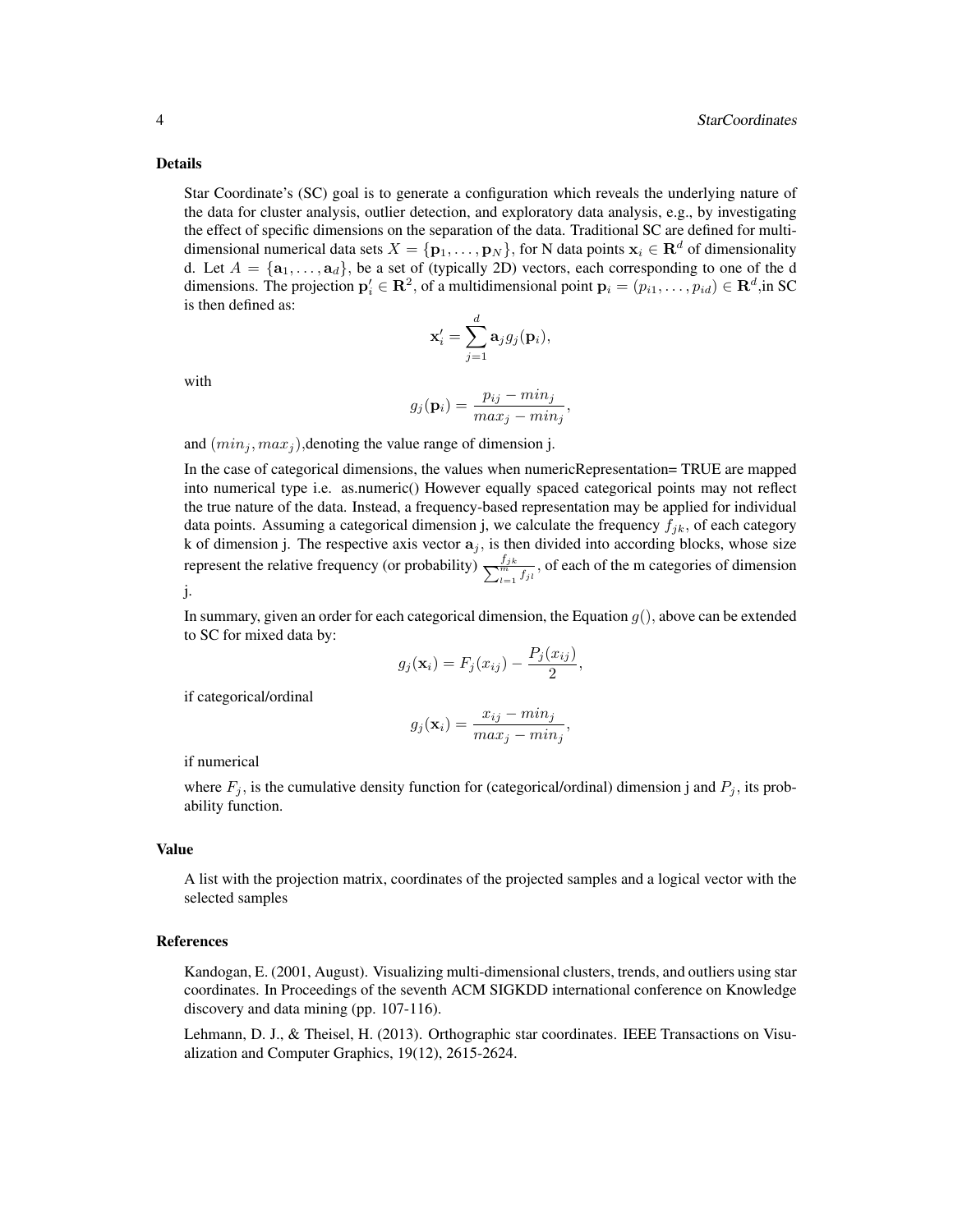#### StarCoordinates 5

Rubio-Sánchez, M., & Sanchez, A. (2014). Axis calibration for improving data attribute estimation in star coordinates plots. IEEE transactions on visualization and computer graphics, 20(12), 2013- 202

Matute, J., & Linsen, L. (2020, February). Hinted Star Coordinates for Mixed Data. In Computer Graphics Forum (Vol. 39, No. 1, pp. 117-133).

#### Examples

```
if (interactive()) {
library(RadialVisGadgets)
library(datasets)
data(iris)
StarCoordinates(iris, "Species")
}
```